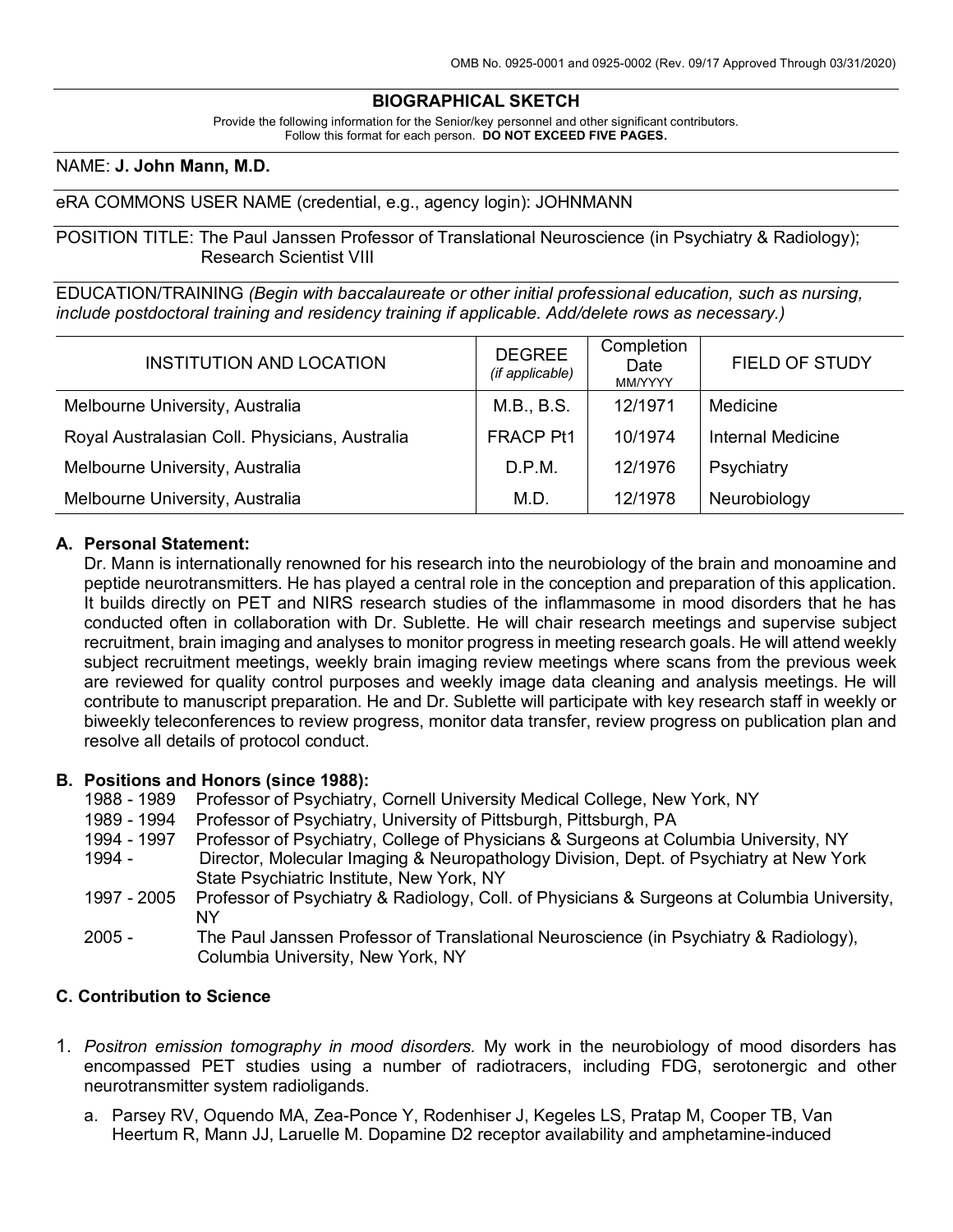dopamine release in unipolar depression. *Biol Psychiatry.* 2001 Sep 1;50(5):313-322. PMID: 11543733

- b. Sublette ME, Milak MS, Hibbeln JR, Oquendo MA, Malone KM, Parsey RV, Mann JJ. Plasma polyunsaturated fatty acids and regional cerebral glucose metabolism in major depression. *Prostaglandins Lukot Essent Fatty Acids.* 2009; 80(1): 57-64. PMID: 19128951 PMC2712826
- c. Miller JM, Hesselgrave N, Ogden RT, Sullivan G, Oquendo MA, Mann JJ, Parsey RV. Positron emission tomorgraphy quantification of serotonin transporter in suicide attempters with major depressive disorder. *Biol Psychiatry* 2013 Aug 15;74(4):287-295 PMID: 23453288 PMC3725207
- d. Oquendo MA, Hastings RS, Huang YY, Simpson N, Ogden RT, Hu, XZ Goldman D, Arango V, Van Heertum RL, Mann JJ, Parsey RV. Brain serotonin transporter binding in depressed patients with bipolar disorder using positron emission tomography. *Arch Gen Psychiatry.* 2007 Feb;64(2):201-208. PMID: 17283287
- 2. *PET Studies of 5-HT!A Autoreceptors in Mood Disorders.* Dr. Mann designed and with his colleagues and team has conducted a series of studies showing elevated binding is a trait associated with major depression and transmitted in families.
- a. Parsey RV, Oquendo MA, Ogden RT, Olvet DM, Simpson N, Huang YY, Van Heertum R, Arango V, Mann JJ. Altered serotonin 1A binding in major depression: a [carbonyl-C-11]WAY100635 positron emission tomography study. Biol Psychiatry. 2006;59(2):106-13
- b. Miller JM, Brennan KG, Ogden TR, Oquendo MA, Sullivan GM, Mann JJ, Parsey RV. Elevated serotonin 1A binding in remitted major depressive disorder: evidence for a trait biological abnormality. Neuropsychopharmacology. 2009;34(10):2275-84
- c. Parsey RV, Ogden RT, Miller JM, Tin A, Hesselgrave N, Goldstein E, Mikhno A, Milak M, Zanderigo F, Sullivan GM, Oquendo MA, Mann JJ. Higher serotonin 1A binding in a second major depression cohort: modeling and reference region considerations. Biol Psychiatry. 2010;68(2):170-8
- d. Milak MS, Pantazatos S, Rashid R, Zanderigo F, DeLorenzo C, Hesselgrave N, Ogden RT, Oquendo MA, Mulhern ST, Miller JM, Burke AK, Parsey RV, Mann JJ. Higher 5-HT1A autoreceptor binding as an endophenotype for major depressive disorder identified in high risk offspring - A pilot study. *Psychiatry Res Neuroimaging.* 2018;276:15-23
- 3. *Action of Antidepressants.* I have studied multiple aspects of the action of antidepressants on the neurobiology of mood disorders
	- a. Parsey RV, Olvet DM, Oquendo MA, Huang YY, Ogden RT, Mann JJ. Higher 5-HT<sub>1A</sub> receptor binding potential during a major depressive episode predicts poor treatment response: preliminary data from a naturalistic study. *Neuropsychopharmacology.* 2006 Aug;31(8):1745-1749. PMID: 16395308
	- b. Miller JM, Oquendo MA, Ogden RT, Mann JJ, Parsey RV. Serotonin transporter binding as a possible predictor of one-year remission in major depressive disorder. *J Psychiatr Re*s. 2008 Oct; 42(14):1137- 1144. PMID: 18331740 PMC2670200
	- c. Boldrini M, Underwood MD, Hen R, Rosoklija GB, Dwork AJ, Mann JJ, Arango V. Antidepressants increased neural progenitor cells in the human hippocampus. *Neuropsychopharmacology.* 2009;34(11): 2376-2389. PMID: 19606083 PMC2743790
	- d. Gray NA, Milak MS, Delorenzo C, Ogden RT, Huang YY, Mann JJ, Parsey RV. Antidepressant treatment reduces serotonin-1A autoreceptor binding in major depressive disorder. Biol Psychiatry 2013;74(1):26- 31. PMID: 23374637 PMCID:PMC3690146
- *4. Neurobiology of Mood Disorders:* Dr. Mann has studied brain abnormalities more generally in mood disorders.
	- *a.* Sublette ME, Galfalvy HC, Hibbeln JR, Keilp JG, Malone KM, Oquendo MA, Mann JJ. Polyunsaturated fatty acid associations with dopaminergic indices in major depressive disorder. Int J Neuropsychopharmacol. 2014 Mar;17(3):383-391. PMID: 24300434 PMCID:PMC3956108
	- b. Haghighi F, Galfalvy H, Chen S, Huang YY, Cooper TB, Burke AK, Oquendo MA, Mann JJ, Sublette ME. DNA methylation perturbations in genes involved in polyunsaturated Fatty Acid biosynthesis associated with depression and suicide risk. Front Neurol. 2015 Apr 28;6:92. doi:10.3389/fneur.2015. 00092. eCollection 2015 PMID:25972837 PMCID:PMC4412056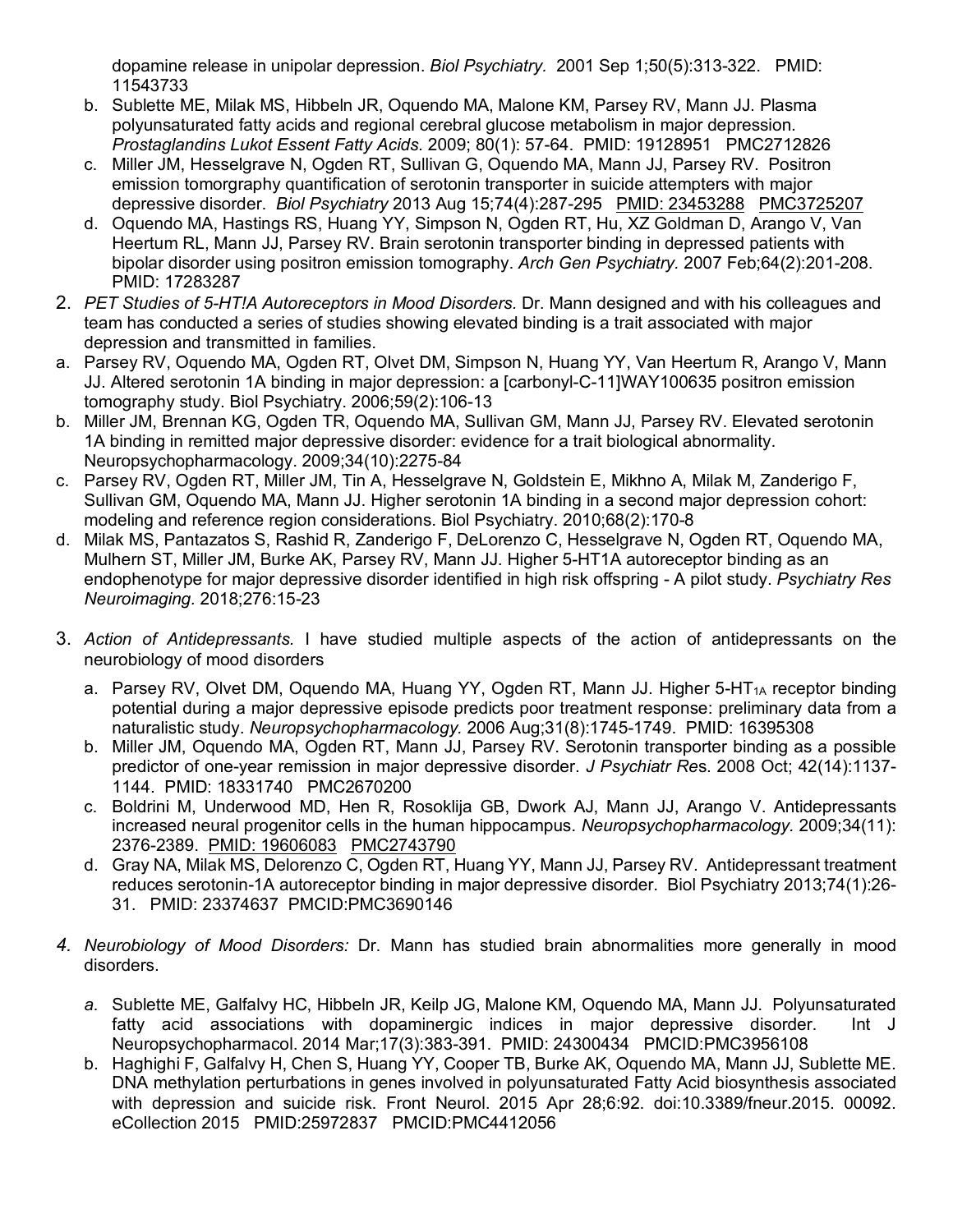- c. Sublette ME, Galfalvy HC, Fuchs D, Lapidus M, Grunebaum MF, Oquendo MA, Mann JJ, Postolache TT. Plasma Kynurenine levels are elevated in suicide attempters with major depression disorder. *Brain Behav Immun.* 2011 Aug;25(6):1272-1278. PMID: 21605657
- d. Boldrini M, Santiago AN, Hen R, Dwork AJ, Rosoklija GB, Tamir H, Arango V, John Mann J. Hippocampal granule neuron number and dentate gyrus volume in antidepressant–treated and untreated major depression. Neuropsychopharmacology. 2013 May;38(6):1068-77 PMID: 23684624PMCID:PMC3679303
- 5. *NIRS Studies* Dr. Mann has worked with Dr. Holper on a series of NIRS studies.
	- a. Holper L, Mann JJ. Test–retest reliability of brain mitochondrial cytochrome-c-oxidase assessed by<br>functional near-infrared spectroscopy. J. Biomed. Opt. 23(5), 056006 (2018). doi: functional near-infrared spectroscopy. J. Biomed. Opt. 23(5), 056006 (2018), doi: 10.1117/1.JBO.23.5.056006
	- b. Holper L, Ben-Shachar D, Mann JJ. Multivariate meta-analyses of mitochondrial complex I and IV in major depressive disorder, bipolar disorder, schizophrenia, Alzheimer disease and Parkinson disease. *Neuropsychopharmacology* (In Press 7-May-2018).
	- c. Holper L, Ben-Shachar D, Mann JJ. Psychotropic and Neurological Medication Effects on Mitochondrial Complex I and IV in Rodent Models. ENP-18-326R1 - European Neuropsychopharmacology
	- d. Holper, L., Lan, M. J., Brown, P. J., Sublette, E. M., Burke, A., & Mann, J. J. (2019). Brain cytochromec-oxidase as a marker of mitochondrial function: A pilot study in major depression using NIRS. *Depression and Anxiety*. 1-14.
- 1. *Computational psychiatry and fMRI studies***:**
	- a. **Pantazatos SP,** Talati A, Pavlidis P, Hirsch J. Decoding unattended fearful faces with whole-brain correlations: an approach to identify condition-dependent large-scale functional connectivity. PLoS Comput Biol. 2012;8(3):e1002441. PMID: 22479172; PMC3315448.
	- b. **Pantazatos SP**, Talati A, Pavlidis P, Hirsch J. Cortical functional connectivity decodes subconscious, task-irrelevant threat-related emotion processing. Neuroimage. 2012 Jul 16;61(4):1355-63. PMID: 22484206; PMC3393600.
	- c. **Pantazatos SP**, Talati A, Schneier FR, Hirsch J. Reduced anterior temporal and hippocampal functional connectivity during face processing discriminates individuals with social anxiety disorder from healthy controls and panic disorder, and increases following treatment. Neuropsychopharmacology. 2014 Jan;39(2):425-34. PMID: 24084831; PMC3870777.
	- d. Lan MJ, Rizk MM, **Pantazatos SP**, Rubin-Falcone H, Miller JM, Sublette ME, Oquendo MA, Keilp JG, Mann JJ. Resting-state amplitude of low-frequency fluctuation is associated with suicidal ideation. Depress Anxiety. 2019 May;36(5):433-441. PMID: 30900329; PMCID: PMC6488362
- 2. *Suicide, bioinformatics and computational genomics:* As a Paul Janssen Translational Neuroscience Postdoctoral Research Fellow in the CU Dept. of Psychiatry and a K01 Award Trainee, I acquired training in psychiatric genomics and contributed bioinformatics analyses (RNA-seq) to examine postmortem brain gene expression differences in suicide and major depression. In (a) we replicate the finding of lower spermidine/spermine N1-Acetyltransferase1 (SAT1) brain gene expression and characterize isoform-level differences in suicide. We applied an integrated functional genomics approach (combining brain gene expression, eQTL analyses, and DNA structural variation) to examine glutamate/GABA systems (b) and glucorticoid-receptor related genes (c) in suicide and depression. In (d) we applied a whole-transcriptome profiling to identify putative genes, pathways and splicing events altered in suicide and depression.
	- a. **Pantazatos SP**, Andrews SJ, Dunning-Broadbent J, Pang J, Huang YY, Arango V, Nagy PL, John Mann J. Isoform-level brain expression profiling of the spermidine/spermine N1-Acetyltransferase1 (SAT1) gene in major depression and suicide. Neurobiol Dis. 2015 Jul;79:123-34. PMID: 25959060; PMC4834874.
	- b. Yin H, **Pantazatos SP**, Galfalvy H, Huang YY, Rosoklija GB, Dwork AJ, Burke A, Arango V, Oquendo MA, Mann JJ. A pilot integrative genomics study of GABA and glutamate neurotransmitter systems in suicide, suicidal behavior, and major depressive disorder. Am J Med Genet B Neuropsychiatr Genet. 2016 Apr;171B(3):414-26. PMID: 26892569; PMC4851346.
	- c. Yin H, Galfalvy H, **Pantazatos SP**, Huang YY, Rosoklija GB, Dwork AJ, Burke A, Arango V, Oquendo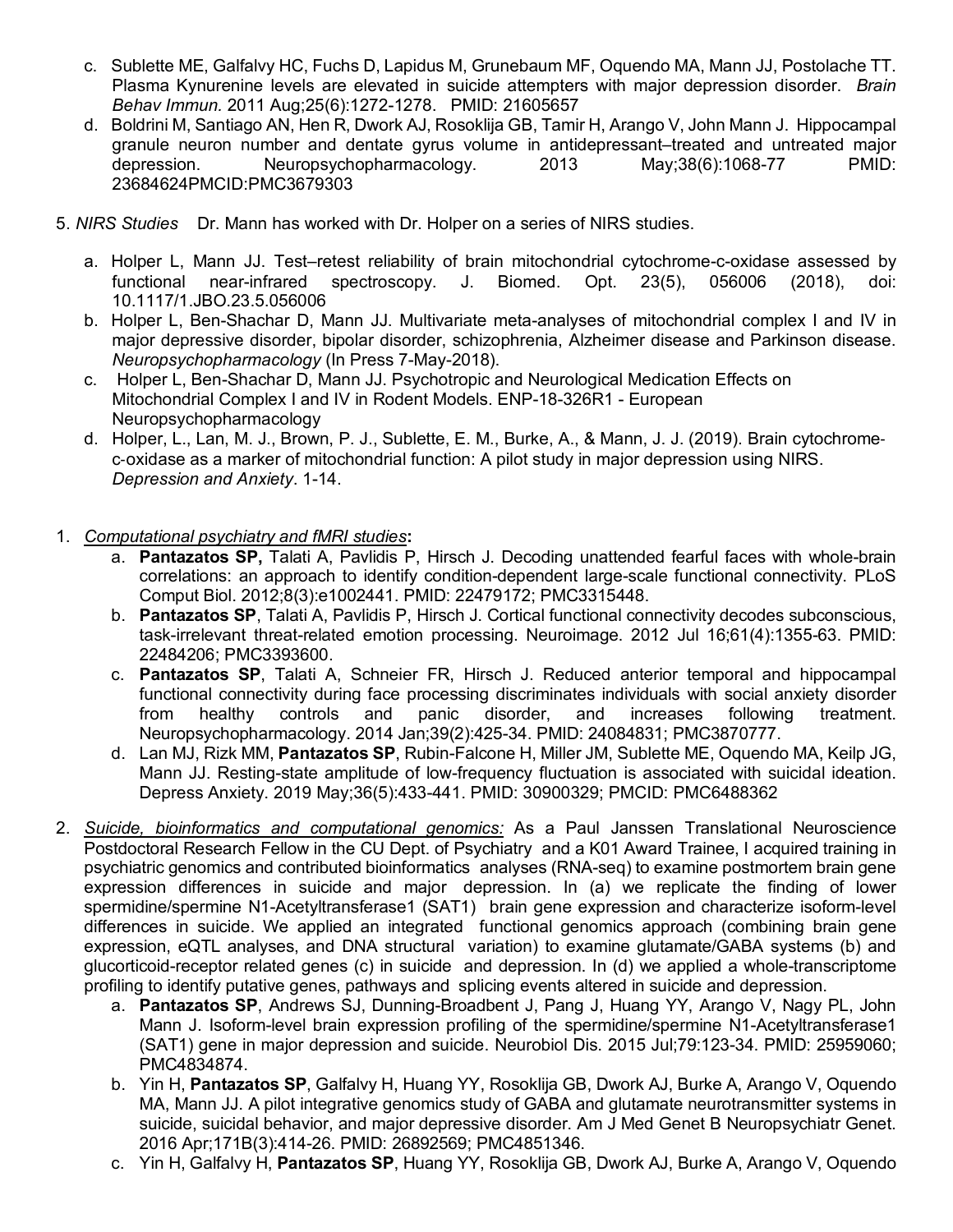MA, Mann JJ. Glucocorticoid receptor-related genes: genotype and brain gene expression relationships to suicide and major depressive disorder. Depress Anxiety. 2016 Jun;33(6):531-40. PMID: 27030168; PMC4889464.

- d. **Pantazatos SP**, Huang YY, Rosoklija GB, Dwork AJ, Arango V, Mann JJ. Whole-transcriptome brain expression and exon-usage profiling in major depression and suicide: evidence for altered glial, endothelial and ATPase activity. Mol Psychiatry. 2017 May;22(5):760-773; PMID: 27528462.
- 3. *Computational psychiatry, PET and structural neuroimaging*: In addition to fMRI-based studies, I have conducted and contributed analyses towards several structural MRI and PET studies. We identified grey matter volume differences in parahippocampus, temporal pole and cerebellum in two independent crosssectional samples of social anxiety disorder and healthy volunteers (a), and we also identified grey matter volume changes associated with paroxetine treatment in social anxiety disorder (b). I showed that individual season of birth in adults is detectable with MRI, implying that birth season effects on the developing human brain persist through adulthood and suggesting that neuroimaging may be a valuable intermediate phenotype in bridging the gap between birth season and personality and neurobehavioral disorders (c). More recently I applied multi-voxel pattern analysis to 5HT1A PET scans to classify individuals at high risk for developing major depressive disorder (d).
	- a. Talati A, **Pantazatos SP**, Schneier FR, Weissman MM, Hirsch J. Gray matter abnormalities in social anxiety disorder: primary, replication, and specificity studies. Biol Psychiatry. 2013 Jan 1;73(1):75- 84. PMID: 22748614; PMC3465490.
	- b. Talati A, **Pantazatos SP**, Hirsch J, Schneier F. A pilot study of gray matter volume changes associated with paroxetine treatment and response in social anxiety disorder. Psychiatry Res. 2015 Mar 30;231(3):279-85. PMID: 25659476; PMC4363180.
	- c. **Pantazatos SP**. Prediction of individual season of birth using MRI. Neuroimage. 2014 Mar;88:61-8. PMID: 24246490; Central PMC4545475.
	- d. Milak MS, **Pantazatos S**, Rashid R, Zanderigo F, DeLorenzo C, Hesselgrave N, Ogden RT, Oquendo MA, Mulhern ST, Miller JM, Burke AK, Parsey RV, Mann JJ. Higher 5-HT1A autoreceptor binding as an endophenotype for major depressive disorder identified in high risk offspring - A pilot study. 2018 Jun 30;276:15-23. PMID: 29702461; PMC5959803
- *4. Integrative neuroinformatics and molecular neuroanatomy:* We examined the effects of spatial proximity on the relationship between gene expression and distributed spatial patterns of synchronous brain activity (i.e. canonical networks) consistently observed in resting state fMRI (a). The study also contributed methods to control for the confounding effects of spatial proximity on gene expression and functional connectivity patterns. I contributed analyses and interpretation for a recent study examining the transcriptomic correlates of structural MRI scans (b). These results provide a molecular characterization of MR contrast that will aid interpretation of future MR studies of the brain. In (c), I conducted voxel-wise regression analyses demonstrating altered relationships between 5-HT1A receptor binding and grey matter volume in depression.
	- *a.* **Pantazatos SP**, Li X. Commentary: BRAIN NETWORKS. Correlated Gene Expression Supports Synchronous Activity in Brain Networks. Science 348, 1241-4. Front Neurosci. 2017 Jul 18;11:412. PMID: 28769750; PMC5513927
	- *b.* Ritchie J, **Pantazatos SP**, French L. Transcriptomic characterization of MRI contrast with focus on the T1-w/T2-w ratio in the cerebral cortex. Neuroimage. 2018 Jul 1;174:504-517. PMID: 29567503
	- *c.* Zanderigo F, **Pantazatos S**, Rubin-Falcone H, Ogden RT, Chhetry BT, Sullivan G, Oquendo M, Miller JM, Mann JJ. In vivo relationship between serotonin 1A receptor binding and gray matter volume in the healthy brain and in major depressive disorder. Brain Struct Funct. 2018 Jul;223(6):2609-2625
- 5. *Eating disorders and fMRI:* In collaboration with the Mt. Sinai/St. Luke's Roosevelt Obesity Research Center, I have contributed neuroimaging analyses to further understand the neural bases of eating behavior. We show reductions in reward-related regions in response to high energy dense (Hi ED) foods following bariatric surgery (a). We showed higher activation in limbic and dopaminergic-related regions in response to multimodal Hi ED food cues in obese individuals (b), and in (c) we show higher activation in response to multimodal Hi ED stimuli in anterior cingulate cortex in individuals with binge eating disorder. We also examined sex-differences in neural circuitry underlying food stimulus processing (d).
	- a. Ochner CN, Kwok Y, Conceição E, **Pantazatos SP**, Puma LM, Carnell S, Teixeira J, Hirsch J, Geliebter A. Selective reduction in neural responses to high calorie foods following gastric bypass surgery. Ann Surg. 2011 Mar;253(3):502-7. PMID: 21169809; PMC3128512.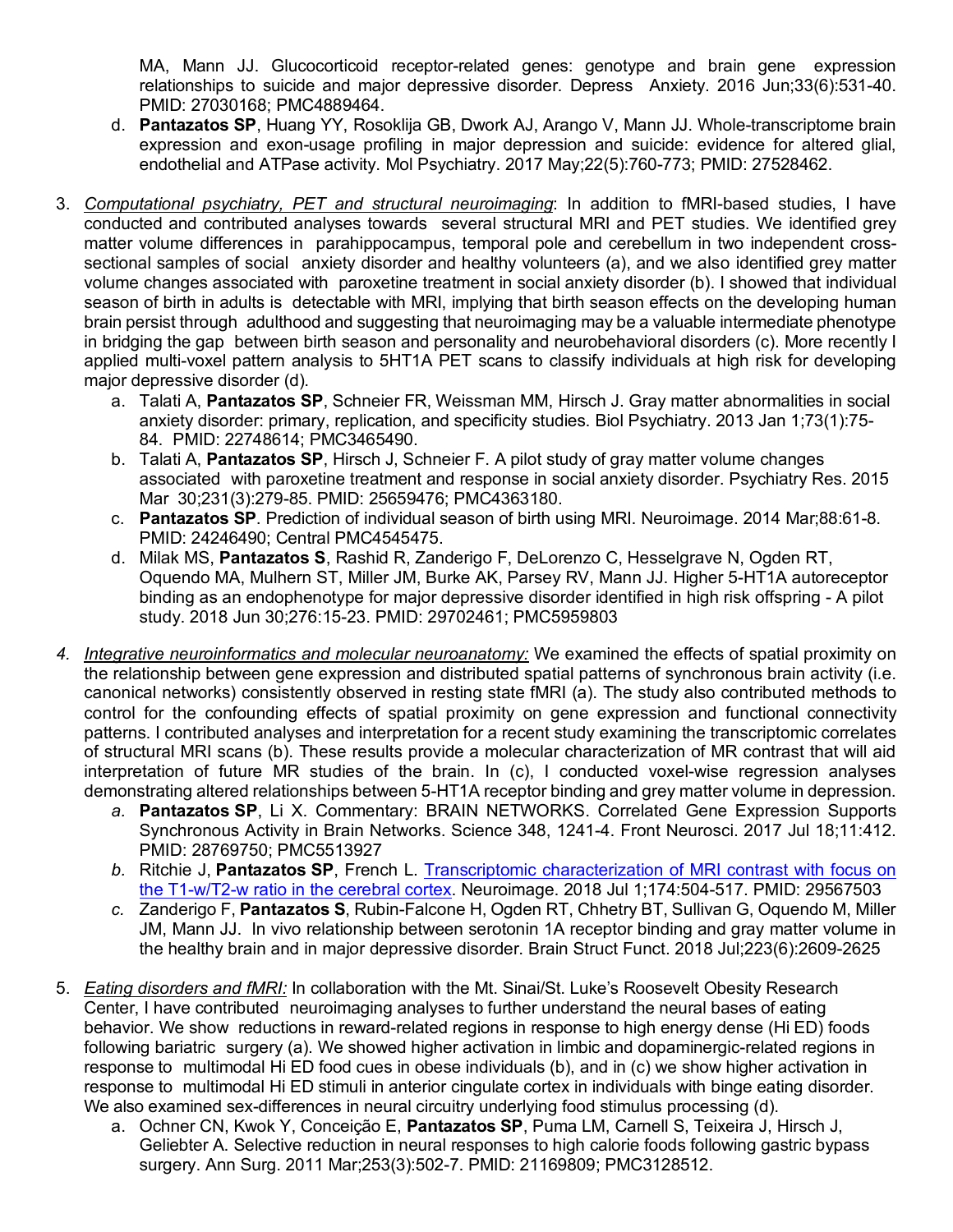- b. Carnell S, Benson L, **Pantazatos SP**, Hirsch J, Geliebter A. Amodal brain activation and functional connectivity in response to high-energy-density food cues in obesity. Obesity (Silver Spring). 2014 Nov;22(11):2370-8. PMID: 25098957; PMC4224976.
- c. Geliebter A, Benson L, **Pantazatos SP**, Hirsch J, Carnell S. Greater anterior cingulate activation and connectivity in response to visual and auditory high-calorie food cues in binge eating: Preliminary findings. Appetite. 2016 Jan 1;96:195-202. PMID: 26275334; PMC4684801.
- d. Atalayer D, **Pantazatos SP**, Gibson CD, McOuatt H, Puma L, Astbury NM, Geliebter A. Sexually dimorphic functional connectivity in response to high vs. low energy-dense food cues in obese humans: an fMRI study. Neuroimage. 2014 Oct 15;100:405-13. PMID: 24862077; PMC4138250

### **Complete List of Published Work:**

http://www.ncbi.nlm.nih.gov/pubmed/?term=j+john+mann

## **D. Research Support:**

## **ONGOING:**

## **5P50MH090964 (Mann) NIMH** 07/01/18 - 06/30/23

## **Conte Center: Antecedents of Suicidal Behavior Related Neurobiology**

The Conte Center will employ a multidisciplinary approach to study how reported childhood adversity can mold the diathesis for suicidal behavior. These projects will help elucidate how early adverse experiences affect gene expression and brain biology to increase risk of suicidal behavior later in life. Role on Project: PI

# **1R01EB026481 (PI: Zanderigo)** 07/15/18 - 03/31/22

### **NIBIB**

### **Noninvasive Quantification of Brain Glucose Metabolism Using a Portable Positron Emission Tomography Camera**

New portable Positron Emission Tomography (PET) cameras with increased sensitivity over current PET scanners are paving the way for yet unexplored PET applications. However, a significant limitation in the use of portable PET devices, and PET imaging in general, is the need for continuous arterial blood sampling from the subject's arm during scan, for current gold-standard quantification of tracer uptake and binding to the target in relation to tracer blood levels. We will develop a new tissue- based, blood-free method to quantify the net influx rate of PET tracers with irreversible kinetics, validate the method using new collected [<sup>18</sup>F]fluorodeoxyglucose data, and disseminate the software routines to allow use of this method for analysis of brain imaging data acquired with current and new generation PET scanners. Role on Project: Co-Investigator

# **5R01MH109326 (Stanley, Oquendo) NIMH** 05/15/16 - 02/28/21

## **Neurobiological Underpinnings of Two Suicidal Subtypes**

The suicide rate continues to climb in the US. In 2013, the most recent year that statistics are available, the rate was the highest in over 25 years. This project will prospectively measure neurobiological, cognitive, and clinical risk factors and test a model showing 2 distinct subtypes of Suicidal Behavior (SB) through suicidal ideation that is either variable and reactive to stressors or sustained over time. Pharmacologic or psychological interventions targeting emotion regulation may be best for variable SI, while cognitive interventions may be better for sustained SI.

Role on Project: Co-Investigator

## **5R01MH108032 (Mann) NIMH** 08/18/15 - 04/30/20

# **Familial Early**-**Onset Suicide Attempt Biomarkers**

We seek to determine both resilience and vulnerability phenotypes for suicide attempts in major depressive disorder (MDD). Both phenotypes may aid estimation of risk and provide new targets for prevention intervention. Role on Project: PI

# **5P01AG032959 (Kousteni) NIA** 08/01/15 - 04/30/20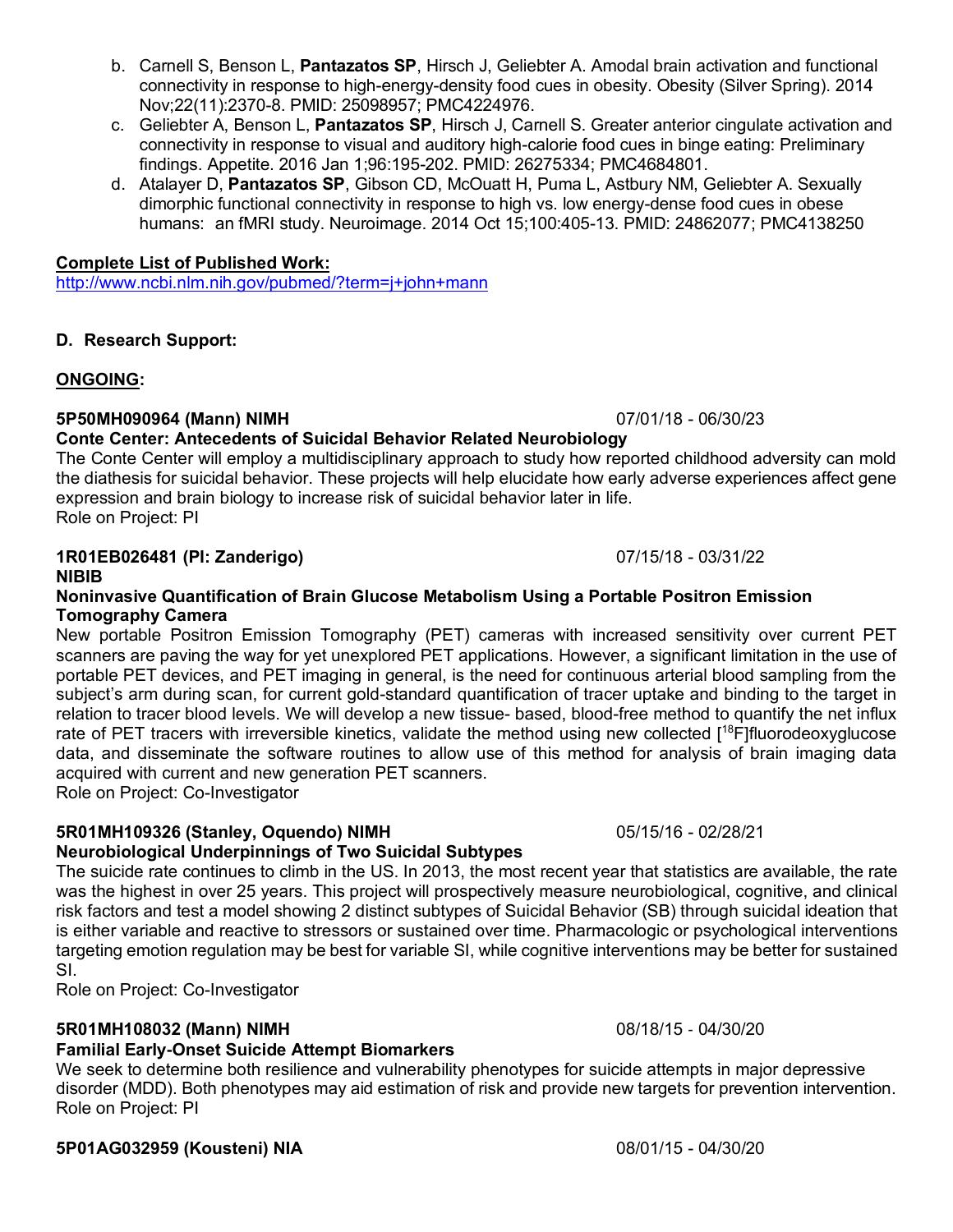### **The Dialogue between Bone and the Brain: Endocrine and Molecular Bases: Neuronal Control of Bone Mass by Sirt1**

We have identified Sirt1 as a transcriptional regulator of the neuronal control of bone mass. In this application will test the hypothesis that one mechanism by which Sirt1 controls bone mass is by modulating sympathetic activity in the brain. The specific site of Sirt1 action in the brain and the molecular mechanisms through which Sirt1 modulate sympathetic tone will be investigated. Role on Project: Collaborator

## **1R21MH112037 (Prabhakaran) NIMH** 09/09/16 - 08/31/20 (NCE)

# **Development of GSK-3beta PET radioligands for in vivo imaging in brain**

Glycogen kinase synthase-3 (GSK-3) has important role in psychiatric disorders and neurodegenerative diseases and are also targets for drug development. A specific GSK-3 positron emission tomography (PET) radiotracer can be a valuable tool for noninvasive imaging of the changes in GSK-3 in brain, thereby allowing accurate diagnosis, monitoring disease progression and accelerating the development of innovative medicines. Role on Project: Co-Investigator

## **1R21DA041670-01A2 (Prabhakaran) NIDA** 09/15/16 - 08/31/20 (NCE) **Evaluation of an [F-18] Agonist PET Ligand for 5HT2AR**

Serotonin2A receptors (5HT2AR) have significant role in psychiatric disorders and neurodegenerative diseases and are also targets for drug development. A fluorine-18 labeled positron emission tomography (PET) radiotracer can be a commercially applicable tool for imaging changes in 5HT2AR in living brain, thereby allowing accurate diagnosis, monitoring disease progression and accelerating the development of innovative medicines. Role on Project: Subaward Co-Investigator

# **5R01MH083862 (Boldrini) NIMH** 05/23/14 - 04/30/20 (NCE)

# **Adult hippocampal neuroplasticity and depression**

Major Depressive Disorder (MDD), one of the leading causes of global disease burden, is characterized by deficits in the anterior dentate gyrus (DG) of the hippocampus including reduced volume, granule neuron (GN) number and serotonin receptor (HTR) mRNA density. Conversely, serotonin reuptake inhibitor (SSRI), enhance DG proliferation, maturation, and survival, but the mechanism of action is unknown. We propose to elucidate this question with a unique approach combining human postmortem studies in well-characterized MDD, SSRI-treated MDD and controls, and studies in mice that are tissue-specific HTR knockouts or express engineered receptors, to test the hypothesis that SSRIs act, via HTRs, on intracellular cascades controlling hippocampal neuroplasticity, ultimately affecting behavioral responses to stress and antidepressant treatment. Role on Project: Co-Investigator

# **COMPLETED RESEARCH SUPPORT (within the past 3 years):**

# **5P50MH090964 (Mann) NIMH** 07/19/13 - 06/30/18

# **Conte Center: Antecedents of Suicidal Behavior Related Neurobiology**

The Conte Center will employ a multidisciplinary approach to study how reported childhood adversity can mold the diathesis for suicidal behavior. These projects will help elucidate how early adverse experiences affect gene expression and brain biology to increase risk of suicidal behavior later in life. Role on Project: PI

# **5R01MH096784 (Grunebaum) NIMH** 07/05/12 - 07/31/18 (NCE)

# **Ketamine vs. Midazolam: Testing Rapid Relief of Suicide Risk in Depression**

The primary goal is to test ketamine's potential anti-suicidal effects versus a similarly sedative control medication not known to reduce suicidal ideation. Exploratory aims include analysis of potential biological (salivary cortisol) and neuro-cognitive correlates as well as systematic assessment of suicidal ideation and behavior during continuation treatment.

Role on Project: Co-Investigator

## **DIG-0-163-12 (Mann) AFSP** 10/01/13 - 10/01/18 (NCE) **Grieving Suicide: Clinical Aspects and Neural Circuitry**